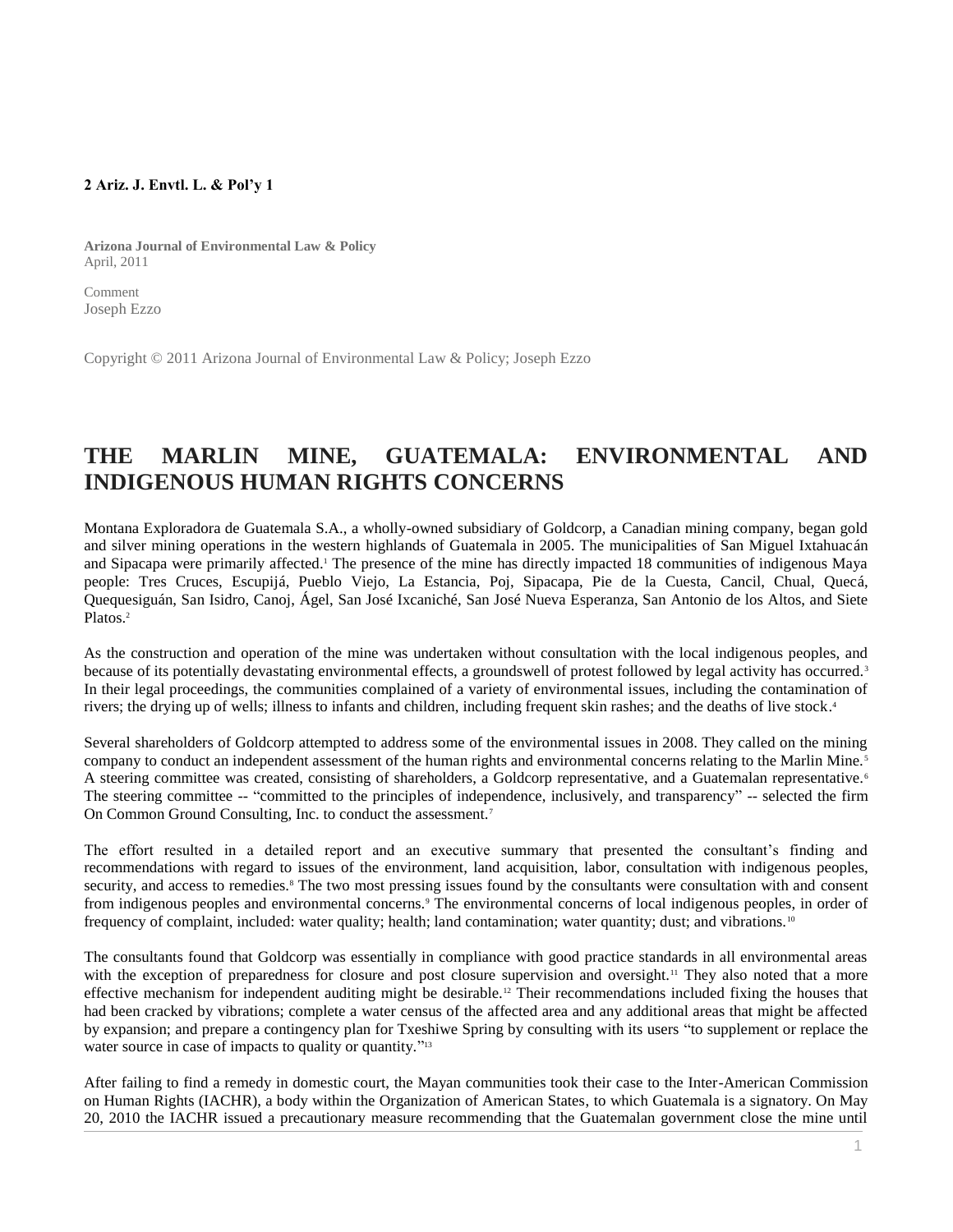proper consultation with the indigenous communities had been conducted and that environmental problems were properly addressed.<sup>14</sup> According to the measure:

The IACHR likewise asked the State to adopt the necessary measures to decontaminate, as much as possible, the water sources of the 18 beneficiary communities and to ensure their members access to water fit for human consumption; to address the health problems that are the subject of these precautionary measures, in particular to begin a health assistance and health care program for the beneficiaries aimed at identifying those who may have been affected by the consequences of the contamination, so as to provide them with appropriate medical attention ...<sup>15</sup>

The Marlin Mine controversy is therefore one in which environmental impacts and international human rights issues cannot be disentangled from one another. As a signatory to the OAS, the Guatemala government has an obligation to follow the findings of the IACHR; as asignatory to the International Labor Organization (ILO) Convention No. 169, it has a binding obligation to protect the human rights of indigenous peoples, which includes protection of their traditional territory and the natural resources therein.<sup>16</sup> To date, however, the government has allowed the mine to continue to function.

Shortly after the IACHR announced its precautionary measure, James Anaya, the U.N. Special Rapporteur on the Rights of Indigenous Peoples, visited Guatemala at the invitation of its government to investigate the Marlin Mine controversy. One of the complicating factors the Special Rapporteur encountered was a wealth of conflicting reports and testimony, and lack of baseline data from which to evaluate the broad range of claims.<sup>17</sup> Stressing the human rights component of the issue, Anaya reiterated the importance of traditional lands and resources to the collective rights of indigenous peoples, <sup>18</sup> as well as the duty to consult with indigenous peoples in matters where their livelihoods will be impacted.<sup>19</sup> The Goldcorp-sponsored report, despite its favorable findings regarding environmental factors, found that the duty to consult with indigenous peoples -- a responsibility of the government -- had not been met; adequate consultation has to include providing local people with a clear understanding of the project and its potential environmental impacts.<sup>20</sup>

In June 2010, the government of Guatemala stated that it would suspend operations at the Marlin Mine pending a full investigation of the mine's environmental and health effects.<sup>21</sup> To date, however, it had not done so. The government has failed to honor its commitment to international human rights instruments such as ILO Convention No. 169, and, as of 2007, the U.N. Declaration on the Rights of Indigenous People (which the government endorsed). It has likewise failed to live up to its commitment to IACHR. Consequently, the traditional lives of 18 communities of indigenous Maya people, along with their traditional territory and natural resources contained therein, are threatened. This constitutes a significant setback in the international push to recognize and respect the rights of indigenous peoples. It further demonstrates a lack of concern from environmental degradation and its legal consequences where the self-determination of indigenous peoples is concerned. As Special Rapporteur Anayahas states:

The existence of legitimate demands on the part of the indigenous peoples is undeniable. These demands are founded not only on Guatemala's international human rights obligations but also on elementary considerations of humanity, given the impact of the projects on their ancestral lands.<sup>22</sup>

## Footnotes

1 Inter-American Commission on Human Rights, Precautionary Measures Granted by the Commission during 2010, PM 260-07: Communities of the Maya People (Sipakepense and Mam) of the Sipacapa and San Miguel Ixtahuacán Municipalities in the Department of San Marcos, Guatemala, http:// www.cidh.oas.org/medidas/2010.eng.htm.

## 2 Id.

<sup>3</sup> S. James Anaya, Preliminary Note on the Application of the Principle of Consultation with Indigenous Peoples in Guatemala and the Case of the Marlin Mine paras. 26-27, UN Human Rights Council Report A/HRC/15/37/App. 8 (July 8, 2010), http://unsr.jamesanaya.org/docs/special/2010\_special\_guatemala\_ preliminary\_note\_en.pdf.